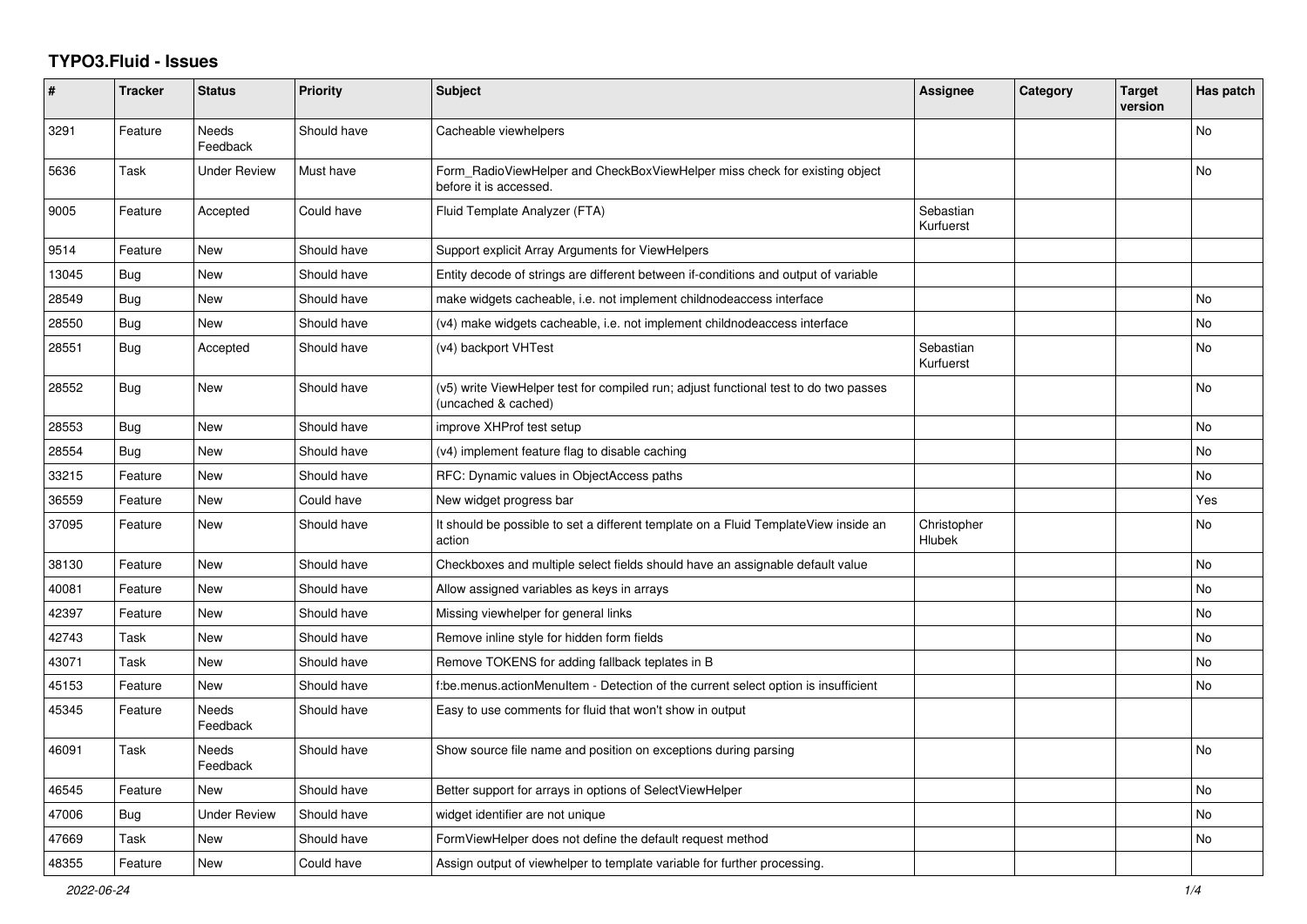| $\vert$ # | <b>Tracker</b> | <b>Status</b>            | <b>Priority</b> | <b>Subject</b>                                                                            | Assignee               | Category | <b>Target</b><br>version | Has patch |
|-----------|----------------|--------------------------|-----------------|-------------------------------------------------------------------------------------------|------------------------|----------|--------------------------|-----------|
| 49038     | <b>Bug</b>     | New                      | Must have       | form.select does not select the first item if prependOptionValue is used                  |                        |          |                          | <b>No</b> |
| 49756     | Feature        | Under Review             | Should have     | Select values by array key in checkbox viewhelper                                         |                        |          |                          | <b>No</b> |
| 50888     | Bug            | <b>Under Review</b>      | Should have     | WSOD by changing name of section and if Fluid caches are generated                        |                        |          |                          | No        |
| 51277     | Feature        | New                      | Should have     | ViewHelper context should be aware of actual file occurrence                              |                        |          |                          | No        |
| 52419     | <b>Bug</b>     | <b>New</b>               | Should have     | Wrong PHPDocs notation for default value inline f:translate viewhelper                    |                        |          | 2.0                      | <b>No</b> |
| 52536     | Bug            | <b>Under Review</b>      | Should have     | Errorclass not set if no property-attribute set                                           |                        |          |                          |           |
| 52591     | <b>Bug</b>     | New                      | Should have     | The Pagination Widget broken for joined objects                                           |                        |          |                          | No        |
| 52640     | Feature        | <b>Under Review</b>      | Should have     | Create an UnlessViewHelper as opposite to the IfViewHelper                                | Marc Neuhaus           |          |                          | <b>No</b> |
| 55008     | Bug            | <b>Under Review</b>      | Should have     | Interceptors should be used in Partials                                                   | Christian Müller       |          |                          | No        |
| 56237     | Task           | New                      | Should have     | in-line (Condition) View Helpers should not evaluate on parsing                           |                        |          |                          | No        |
| 57885     | Bug            | New                      | Must have       | Inputs are cleared from a second form if the first form produced a vallidation error      |                        |          |                          | No        |
| 58921     | Bug            | New                      | Should have     | f:form.* VHs crash if NOT inside f:form but followed by f:form                            |                        |          |                          | <b>No</b> |
| 58983     | Bug            | New                      | Should have     | format.date does not respect linebreaks and throws exception                              |                        |          |                          | No        |
| 60271     | Feature        | New                      | Should have     | Paginate viewhelper, should also support arrays                                           |                        |          |                          | No        |
| 1907      | Feature        | New                      | Could have      | Default values for view helpers based on context                                          |                        | Core     |                          |           |
| 3481      | Bug            | New                      | Should have     | Use ViewHelperVariableContainer in PostParseFacet                                         |                        | Core     |                          | No        |
| 4704      | Feature        | New                      | Should have     | Improve parsing exception messages                                                        |                        | Core     |                          |           |
| 7608      | Feature        | New                      | Could have      | Configurable shorthand/object accessor delimiters                                         |                        | Core     |                          | Yes       |
| 10472     | Feature        | New                      | Could have      | Fluid Standalone distribution                                                             |                        | Core     |                          | No        |
| 12863     | Bug            | New                      | Should have     | Attributes of a viewhelper can't contain a '-'                                            | Sebastian<br>Kurfuerst | Core     |                          | No        |
| 27607     | Bug            | New                      | Must have       | Make Fluid comparisons work when first element is STRING, second is NULL.                 |                        | Core     |                          | <b>No</b> |
| 30555     | Feature        | New                      | Could have      | Make TagBuilder more extensible                                                           |                        | Core     |                          | No        |
| 32035     | Task           | New                      | Should have     | Improve fluid error messages                                                              |                        | Core     |                          | Yes       |
| 33394     | Feature        | <b>Needs</b><br>Feedback | Should have     | Logical expression parser for BooleanNode                                                 | Tobias Liebig          | Core     |                          | <b>No</b> |
| 33551     | <b>Bug</b>     | New                      | Must have       | View helper values break out of a partial scope                                           | Sebastian<br>Kurfuerst | Core     |                          | No        |
| 39990     | Bug            | <b>New</b>               | Should have     | Same form twice in one template: hidden fields for empty values are only rendered<br>once |                        | Core     |                          | <b>No</b> |
| 46257     | Feature        | <b>Under Review</b>      | Should have     | Add escape sequence support for Fluid                                                     |                        | Core     |                          | No        |
| 51239     | <b>Bug</b>     | <b>Under Review</b>      | Must have       | AbstractViewHelper use incorrect method signature for "\$this->systemLogger->log()"       | Adrian Föder           | Core     |                          | Yes       |
| 62346     | Feature        | <b>New</b>               | Could have      | f:comment should have high precende                                                       |                        | Core     | 3.x                      | <b>No</b> |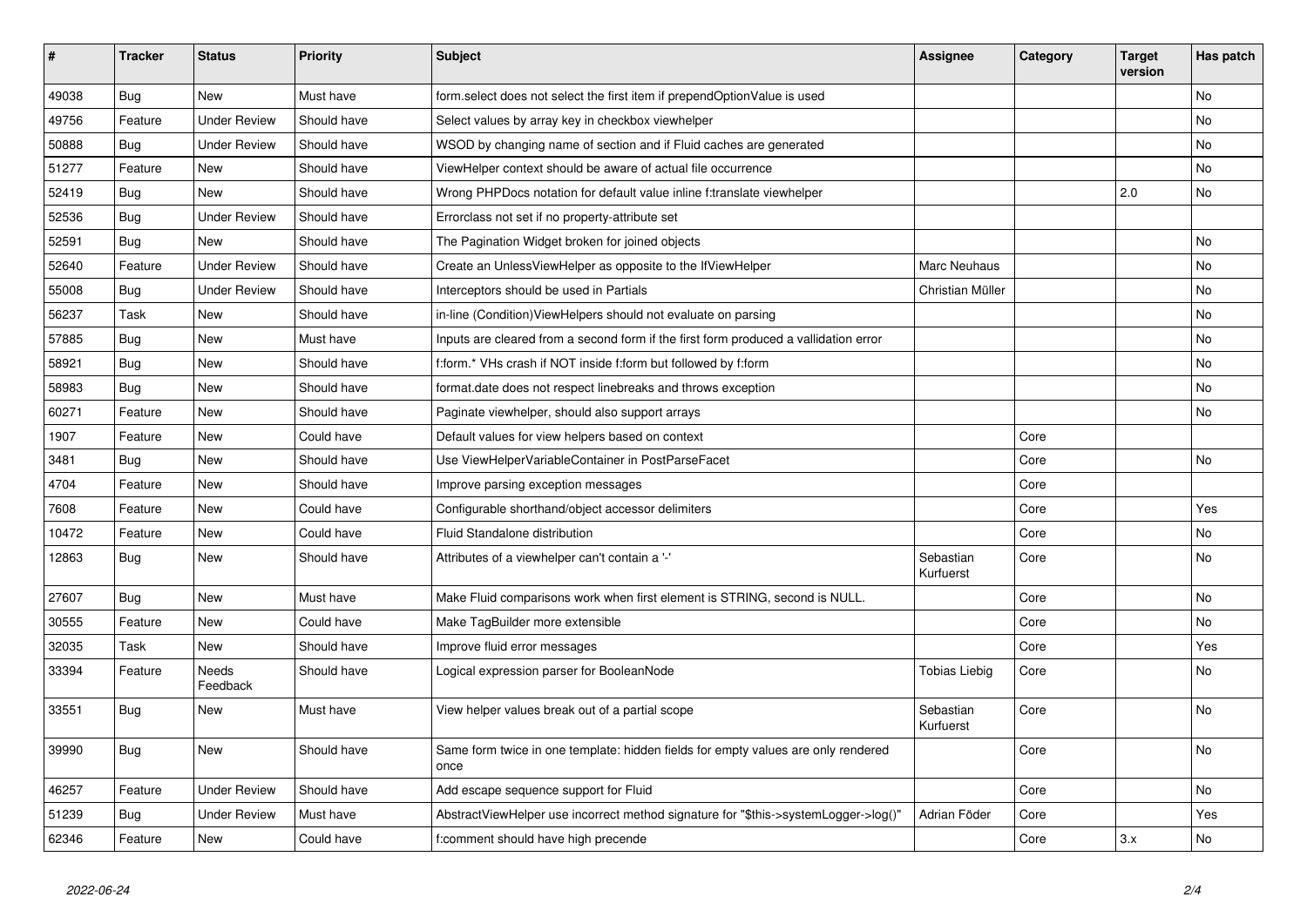| #     | <b>Tracker</b> | <b>Status</b>            | <b>Priority</b>      | <b>Subject</b>                                                                                         | Assignee                    | Category           | <b>Target</b><br>version | Has patch |
|-------|----------------|--------------------------|----------------------|--------------------------------------------------------------------------------------------------------|-----------------------------|--------------------|--------------------------|-----------|
| 8989  | Feature        | <b>Needs</b><br>Feedback | Could have           | Search path for fluid template files                                                                   |                             | View               |                          | <b>No</b> |
| 38369 | <b>Bug</b>     | New                      | Must have            | Resource ViewHelpers should not fall back to request package                                           |                             | View               |                          | No        |
| 43072 | Task           | New                      | Should have          | Remove TOKENS for adding templates fallback in Backporter                                              |                             | View               |                          | No        |
| 45394 | Task           | New                      | Should have          | Forwardport Unit test for standalone view                                                              |                             | View               |                          | <b>No</b> |
| 46289 | Bug            | Needs<br>Feedback        | Should have          | Enable Escaping Interceptor in XML request format                                                      |                             | View               | 2.0.1                    | No        |
| 60181 | Feature        | <b>New</b>               | Could have           | Caching mechanism for Fluid Views/Templates                                                            |                             | View               |                          | <b>No</b> |
| 3725  | Feature        | New                      | Could have           | <b>CSS Engine</b>                                                                                      | Christian Müller            | ViewHelpers        |                          | <b>No</b> |
| 5933  | Feature        | Accepted                 | Should have          | Optional section rendering                                                                             | Sebastian<br>Kurfuerst      | ViewHelpers        |                          | No        |
| 8491  | Task           | Needs<br>Feedback        | Should have          | link.action and uri.action differ in absolute argument                                                 | Karsten<br>Dambekalns       | ViewHelpers        |                          | <b>No</b> |
| 8648  | Bug            | New                      | Should have          | format.crop ViewHelper should support all features of the crop stdWrap function                        |                             | <b>ViewHelpers</b> |                          | <b>No</b> |
| 9950  | Task           | New                      | Should have          | Binding to nested arrays impossible for form-elements                                                  |                             | <b>ViewHelpers</b> |                          |           |
| 10911 | Task           | New                      | Should have          | Tx Fluid ViewHelpers Form AbstractFormViewHelper->renderHiddenIdentityField<br>should be more reliable |                             | <b>ViewHelpers</b> |                          | <b>No</b> |
| 26658 | Task           | <b>New</b>               | Won't have this time | Make Form ViewHelpers consistent                                                                       |                             | ViewHelpers        |                          | <b>No</b> |
| 26664 | Task           | New                      | Won't have this time | Clean up Form ViewHelpers                                                                              |                             | <b>ViewHelpers</b> |                          | <b>No</b> |
| 30937 | <b>Bug</b>     | New                      | Should have          | CropViewHelper stringToTruncate can't be supplied so it can't be easily extended                       |                             | ViewHelpers        |                          | Yes       |
| 33628 | Bug            | <b>Needs</b><br>Feedback | Must have            | Multicheckboxes (multiselect) for Collections don't work                                               | Christian Müller            | ViewHelpers        |                          | No        |
| 34309 | Task           | <b>New</b>               | Could have           | Unknown ViewHelpers cause exception - should be handled more graceful                                  |                             | <b>ViewHelpers</b> |                          | No        |
| 34682 | Bug            | <b>Under Review</b>      | Should have          | Radio Button missing checked on validation error                                                       |                             | <b>ViewHelpers</b> |                          | <b>No</b> |
| 36410 | Feature        | <b>New</b>               | Should have          | Allow templates to send arguments back to layout                                                       |                             | <b>ViewHelpers</b> |                          | <b>No</b> |
| 36662 | Bug            | Needs<br>Feedback        | Should have          | Checked state isn't always correct when property is collection                                         | Kevin Ulrich<br>Moschallski | <b>ViewHelpers</b> | 1.1.1                    | <b>No</b> |
| 37619 | Bug            | New                      | Should have          | Fatal Error when using variable in name attribute of Section ViewHelper                                |                             | ViewHelpers        |                          | No        |
| 39936 | Feature        | New                      | Should have          | registerTagAttribute should handle default values                                                      |                             | ViewHelpers        |                          | No        |
| 40064 | <b>Bug</b>     | New                      | Must have            | Multiselect is not getting persisted                                                                   |                             | ViewHelpers        |                          | No        |
| 40998 | Bug            | <b>Under Review</b>      | Should have          | Missing parent request namespaces in form field name prefix                                            | Sebastian<br>Kurfuerst      | ViewHelpers        | 1.1.1                    | No        |
| 43346 | Feature        | Under Review             | Should have          | Allow property mapping configuration via template                                                      | Karsten<br>Dambekalns       | <b>ViewHelpers</b> | 2.1                      | <b>No</b> |
| 44234 | <b>Bug</b>     | <b>Under Review</b>      | Should have          | selectViewHelper's sorting does not respect locale collation                                           |                             | ViewHelpers        | 2.1                      | <b>No</b> |